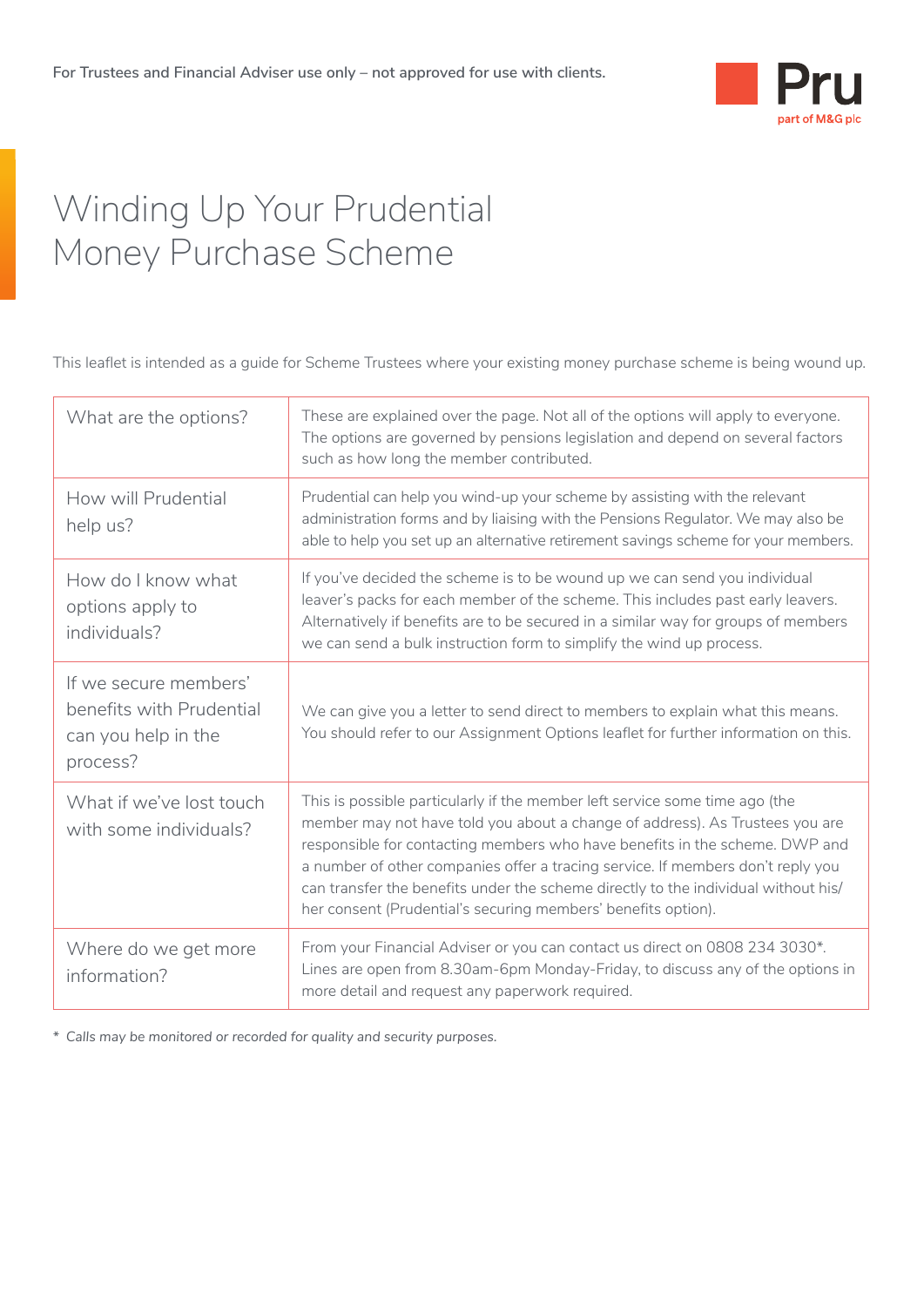| Option                                        | Description                                                                                                                                                                                                                     | <b>Other Considerations</b>                                                                                                                                                                                                                                                                                                                                    |
|-----------------------------------------------|---------------------------------------------------------------------------------------------------------------------------------------------------------------------------------------------------------------------------------|----------------------------------------------------------------------------------------------------------------------------------------------------------------------------------------------------------------------------------------------------------------------------------------------------------------------------------------------------------------|
| Securing Members' benefits<br>with Prudential | Benefits under the scheme are<br>transferred directly to the member.<br>Appropriate documentation is sent<br>to the member after the transfer<br>is complete and the member<br>deals directly with Prudential<br>going forward. | • The same plan number is kept.<br>Market Value Reductions will<br>not apply at the point of transfer<br>to member.<br>• On wind up the level of pre<br>6 April 2006 tax free cash and/<br>or Protected Retirement Age is<br>protected. (See notes 3 and 4.)<br>See attached Guide to Winding up a<br>Prudential Money Purchase Scheme<br>for further details. |
| Transfer to a Section 32<br>Buy-Out           | Allows members to transfer the<br>surrender value of the benefits to<br>a Buy-Out plan with an Insurance<br>Company of their choice. (See note 2.)                                                                              | • Market Value Reductions may apply.<br>• On wind up the level of pre<br>6 April 2006 tax free cash and/<br>or Protected Retirement Age is<br>protected. (See notes 3 and 4.)                                                                                                                                                                                  |
| Transfer to a<br><b>Personal Pension</b>      | Allows members to transfer the<br>surrender value to a personal pension/<br>stakeholder plan with an Insurance<br>Company of their choice. (See note 2.)                                                                        | • Market Value Reductions may apply.<br>• Level of pre 6 April 2006 tax-free<br>cash and/or Protected Retirement<br>Age can be protected if the<br>transfer is part of a block transfer.<br>(See notes 3, 4 and 5.)                                                                                                                                            |
| Transfer to a SIPP                            | Allows members to transfer the<br>surrender value to a personal pension,<br>which has wider investment options<br>than insured pension arrangements.<br>(See note 2.)                                                           | (Same considerations apply as<br>transfer to Personal Pension.)                                                                                                                                                                                                                                                                                                |
| Transfer to a GPP                             | Trustees may decide to set up a new<br>GPP for the employees. (See note 2.)                                                                                                                                                     | (Same considerations apply as<br>transfer to Personal Pension.)                                                                                                                                                                                                                                                                                                |
| <b>Short Service Refund</b><br>Lump Sum       | Allows a non-qualifying contributing<br>member to take cash payment.<br>(See note 1.)                                                                                                                                           | Market Value Reductions may apply.                                                                                                                                                                                                                                                                                                                             |
| Winding-up Commutation<br>Lump Sum            | Allows members with funds not<br>exceeding £18,000 to take a cash<br>payment. (See note 6.)                                                                                                                                     | Market Value Reductions may apply.                                                                                                                                                                                                                                                                                                                             |
| Take benefits                                 | Allows members to take<br>their benefits.                                                                                                                                                                                       | Market Value Reductions may apply.                                                                                                                                                                                                                                                                                                                             |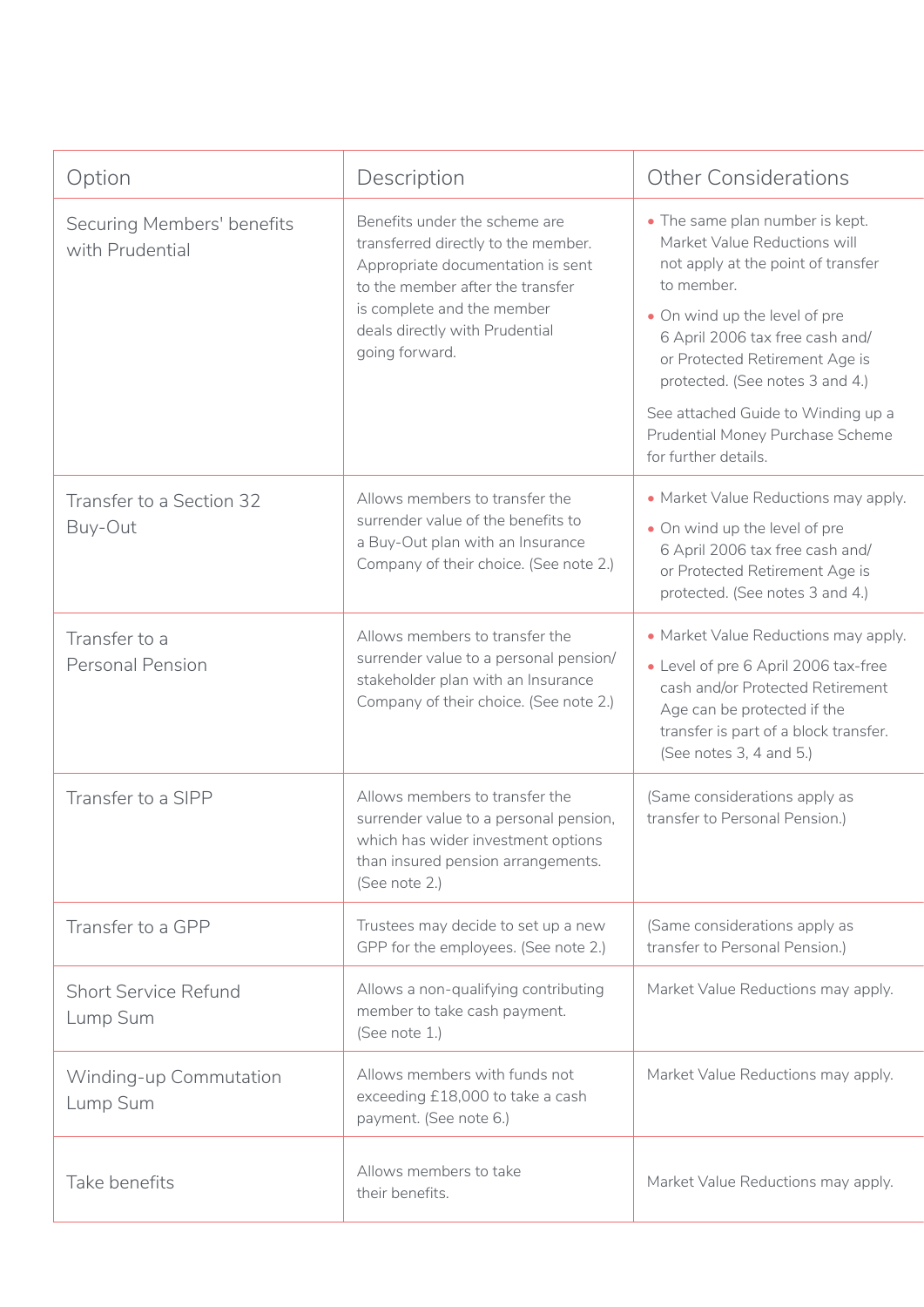### Who can it apply to?

All members.

All members.

All members.

(Same as for transfer to Personal Pension.)

All current members.

Applies to non-qualifying members only.

Members with funds not exceeding £18,000.

Members over age 55 (or lower if they have a protected retirement age or are in ill health).

#### **Notes:**

(1) A non qualifying member is broadly – A member who joined the scheme before 1 October 2015 and has less than two years service while a member of the scheme.

#### Or

A member who joined the scheme on, or after, 1 October 2015 and has less than 30 days service while a member of the scheme.

The cash payment is subject to tax which the Scheme Administrator must account for and pay to HMRC.

If available this option will be offered in the leavers pack for an individual member.

- (2) If the member chooses any of the transfer options, they should
	- seek financial advice on whether or not the transfer would be in his/her best interest
	- check that the transfer payment can be accepted by the new arrangement
	- check that it meets the minimum transfer value requirement
	- establish what retirement benefits may be expected as a result of the transfer
	- bear in mind that the total benefits must be transferred. It is not our standard practice to allow a partial transfer of funds.

**NB.** If guaranteed annuity rates apply to any of the member's plans, these are retained only if the option to secure members' benefits with Prudential is elected.

- (3) Protected Tax Free Cash: where the member may be entitled to a higher tax free cash sum in respect of benefits relating to pensionable service before 6 April 2006.
- (4) Protected Retirement Age: broadly applies if, before 6 April 2006, the member had an absolute right to a normal retirement age before 55.
- (5) Block Transfer: The transfer in a single transaction of all the sums and assets representing accrued rights under the pension scheme from which the transfer is made which relate to the member and at least one other member of that pension scheme. Before the transfer, the member must not have already been a member of the registered pension scheme to which the transfer is made for longer than 12 months before the date of the transfer.
- (6) A winding up commutation lump sum may be available if certain conditions are met. The lump sum is partly taxable.

Further information will be provided if this option is being considered.